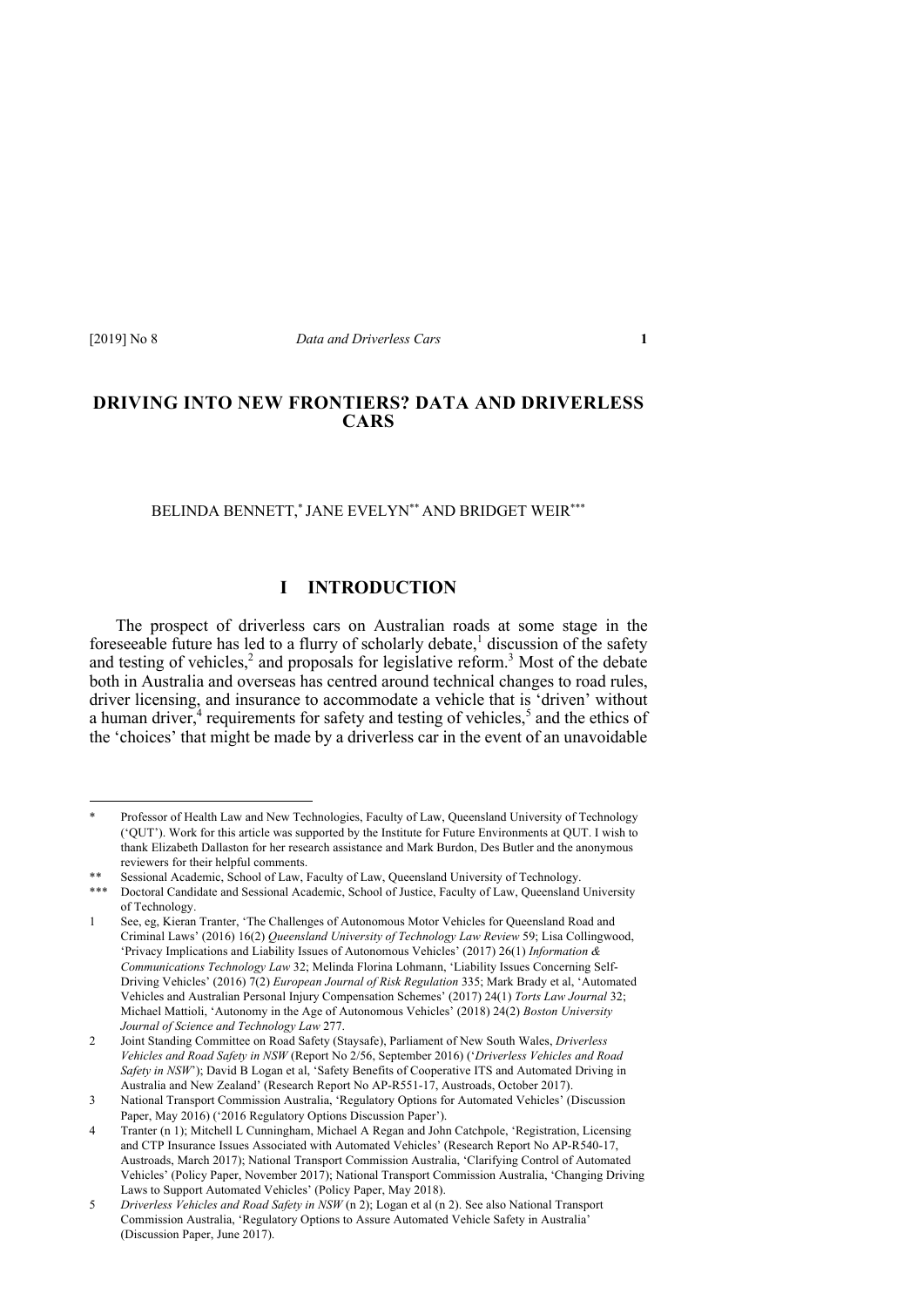crash.6 More recently, there has been a growing debate over the role of data in automated vehicles and cooperative intelligent transport systems ('C-ITS'), and the potential privacy-related concerns that may arise in the context of driverless vehicles<sup>7</sup>

This article analyses the legal and ethical issues that are raised by the use of data that will potentially be generated by driverless cars, comparing Australian approaches with those in overseas jurisdictions. Although current vehicle technology can also generate some data, $^8$  the focus of this article is on the data and privacy challenges posed by C-ITS and driverless cars. It will argue that the policy landscape for data and driverless cars is characterised by a series of intersections: between transport infrastructure and automated vehicles; between federal and state/territory privacy laws; and between access to data and privacy. The complexity of these intersections presents significant challenges for the development of Australian policy and regulation for driverless cars.

Part II provides an overview of the different types of data that will be used in the context of driverless vehicles, including the data that will be generated at an infrastructure level by connected transport systems, as well as the data that will be generated by individual driverless vehicles, which may or may not be part of a connected transport system. Part III analyses the issues that may arise in relation to transport infrastructure data within C-ITS. Part IV evaluates the question of access to data generated by driverless cars, including the question of accessibility to data by different parties, such as vehicle owners, law enforcement, manufacturers and others. Part V considers the possibility of adopting a 'privacy by design' approach to driverless cars before the conclusion in Part VI.

#### **II DRILLING FOR THE 'NEW OIL'**

With the emergence of 'smart cities' which rely on internet connectivity and data collection and analysis to tailor service delivery,<sup>9</sup> the connectivity of the

<sup>6</sup> Noah J Goodall, 'From Trolleys to Risk: Models for Ethical Autonomous Driving' (2017) 107(4) *American Journal of Public Health* 496; Jan Gogoll and Julian F Müller, 'Autonomous Cars: In Favor of a Mandatory Ethics Setting' (2017) 23(3) *Science and Engineering Ethics* 681.

<sup>7</sup> See, eg, National Transport Commission Australia, 'Regulating Government Access to C-ITS and Automated Vehicle Data' (Discussion Paper, September 2018) ('2018 Access to Data Discussion Paper'); National Transport Commission Australia, 'Regulating Government Access to C-ITS and Automated Vehicle Data' (Policy Paper, August 2019) ('2019 Access to Data Policy Paper'); David Vaile, Monika Zalnieriute and Lyria Bennett Moses, *The Privacy and Data Protection Regulatory Framework for C-ITS and AV Systems: Report for the National Transport Commission* (Report, 2 July 2018); Angela Daly, 'Privacy in Automation: An Appraisal of the Emerging Australian Approach' (2017) 33(6) *Computer Law & Security Review* 836; Collingwood (n 1); Dorothy J Glancy, 'Privacy in Autonomous Vehicles' (2012) 52(4) *Santa Clara Law Review* 1171; Chassel Lee, 'Grabbing the Wheel Early: Moving Forward on Cybersecurity and Privacy Protections for Driverless Cars' (2017) 69(1) *Federal Communications Law Journal* 25.

<sup>8</sup> '2018 Access to Data Discussion Paper' (n 7) 22–3; '2019 Access to Data Policy Paper' (n 7) 25–7.

<sup>9</sup> Jesse W Woo, 'Smart Cities Pose Privacy Risks and Other Problems, but That Doesn't Mean We Shouldn't Build Them' (2017) 85(4) *University of Missouri-Kansas City Law Review* 953, 955; Sofia Ranchordás and Abram Klop, *Data-Driven Regulation and Governance in Smart Cities* (University of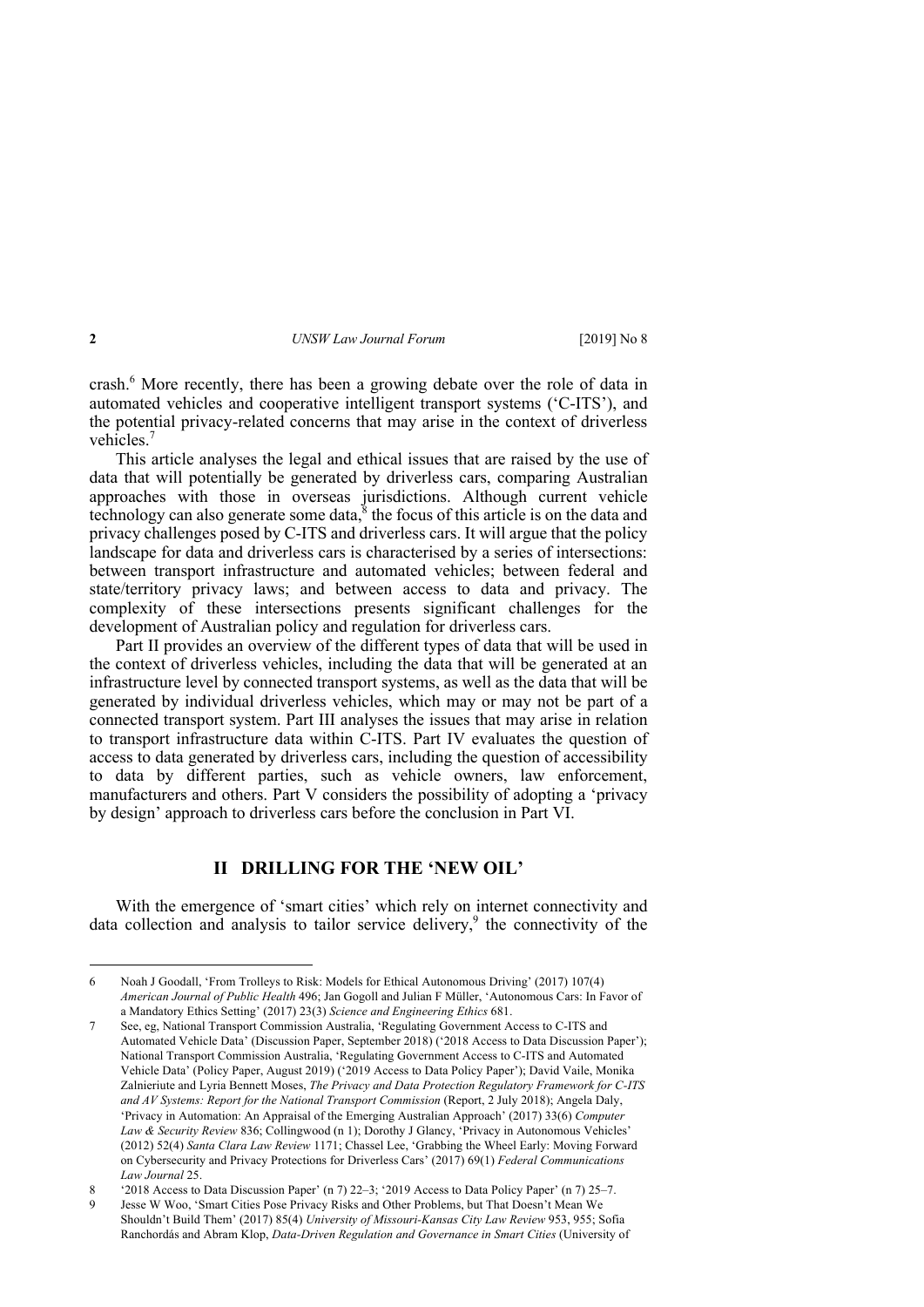transport system becomes one element in an integrated approach to urban planning. Smart cities, and the Internet of Things ('IoT'), of which connected vehicles may be one example, are built on connectivity and data.<sup>10</sup> In a 'big data' era, data increasingly has a commercial value. Indeed, such is this value that data has been described as 'the new oil'.<sup>11</sup> Yet access to data is becoming a contested space. Increasing connectivity and data collection has been accompanied by concerns about privacy and surveillance.<sup>12</sup> Privacy rights and consumer control of data are emerging as potential brakes on the ubiquity of data access.

In the context of transport, there is an emerging debate in Australia and elsewhere about the role of data in C-ITS and automated vehicles (driverless cars). Data is a central issue to these future transportation options.<sup>13</sup> With so much data likely to be generated by driverless cars, the privacy implications of that data, and the conditions upon which data may be shared and with whom, are emerging as important considerations for transportation law and policy.<sup>14</sup>

Glancy argues that there are three privacy interests related to autonomous vehicles: personal autonomy privacy interests, personal information privacy interests and surveillance privacy interests.15 Personal autonomy interests relate to an individual's decision about whether to use an autonomous vehicle, and choice and control in relation to the operation of the vehicle, including where to go and how to get there.<sup>16</sup> The autonomy of the human operator may be delegated to some degree to the vehicle, with the human user retaining control over the goals of the transportation.<sup>17</sup> While the autonomy interests can be addressed through affirmative choice and informed consent, the complex technical nature of autonomous vehicles can present difficulties in terms of making information accessible to consumers so as to enable informed decision-making.<sup>18</sup> Autonomy interests may also be addressed by anonymity of data, although it may be difficult to achieve this within connected transport systems.<sup>19</sup> The data generated by autonomous vehicles will also generate personal information privacy interests around the collection and use of the data.<sup>20</sup> Finally, autonomous vehicles will raise

13 Collingwood (n 1) 35.

Ibid.

Groningen Faculty of Law Research Paper Series No 7/2018, February 2018) <https://ssrn.com/abstract= 3126221>*.*

<sup>10</sup> Woo (n 9); Ranchordás and Klop (n 9).

<sup>11</sup> See, eg, 'The World's Most Valuable Resource Is No Longer Oil, but Data', *The Economist* (online, 6 May 2017) <https://www.economist.com/leaders/2017/05/06/the-worlds-most-valuable-resource-is-nolonger-oil-but-data>; Susie Gharib, 'Intel CEO Says Data is the New Oil', *Fortune* (online, 7 June 2018) <http://fortune.com/2018/06/07/intel-ceo-brian-krzanich-data/>; 'Data Is the New Oil', *The Australian* (online, 5 May 2017) <https://www.theaustralian.com.au/news/inquirer/the-new-oil-data-is-the-worldsmost-valuable-resource/news-story/f386217a9c63ac5ee6e1473413e9bda>; Perry Rotella, 'Is Data the New Oil?', *Forbes* (online, 2 April 2012) <https://www.forbes.com/sites/perryrotella/2012/04/02/is-datathe-new-oil/#20d39e57db3d>.

<sup>12</sup> Woo (n 9); Ranchordás and Klop (n 9).

<sup>14</sup> Ibid; Daly (n 7).

<sup>15</sup> Glancy (n 7) 1187–216, discussed in Collingwood (n 1) 35–6.

<sup>16</sup> Glancy (n 7) 1188–95.

<sup>17</sup> Ibid 1190–1.

<sup>18</sup> Ibid 1195.<br>19 Ibid.

<sup>20</sup> Ibid 1195–206.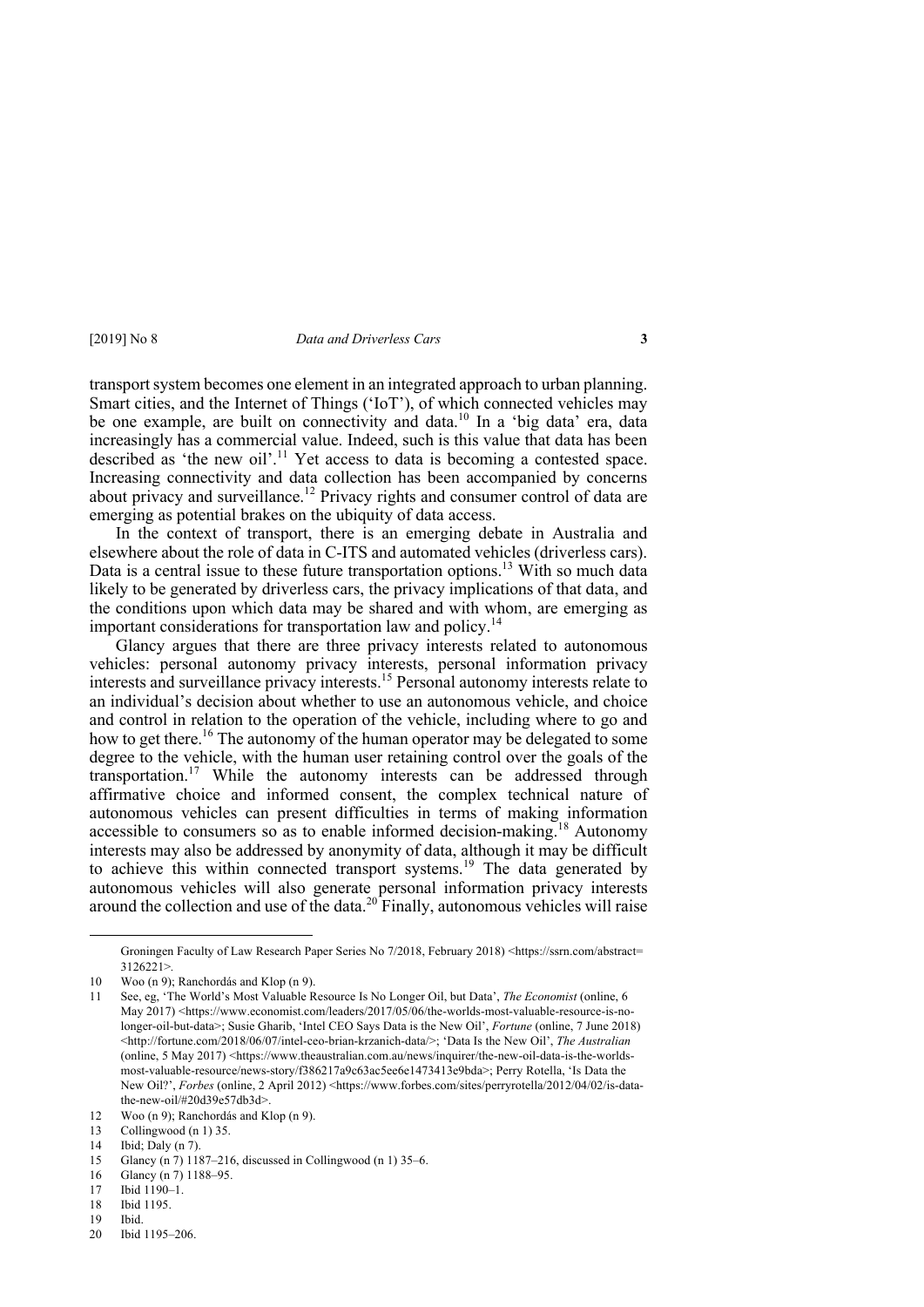surveillance privacy interests.<sup>21</sup> These interests 'respond to people's aversion to being constantly watched, tracked or monitored as they travel from place to place'. 22

Part of the complexity of the debates about data and driverless cars is that they connect with our expectations of privacy in our vehicles.<sup>23</sup> Furthermore, debate about the regulatory implications of data, data sharing and privacy for driverless cars cannot be divorced from the broader debates within society about data and privacy and consequently are occurring within a rapidly changing social, ethical and regulatory environment around data and privacy more generally.

There are two broad areas in which data will potentially be generated by driverless cars and connected transport systems. The first relates to C-ITS which is essentially the road and traffic infrastructure and the 'smart' technologies that will allow vehicles to communicate with this infrastructure, known as Vehicle-to-Infrastructure ('V2I') communication.<sup>24</sup> It is in this sense that automated vehicles would also be connected vehicles, thus allowing for communication about matters such as traffic congestion.<sup>25</sup> However, within C-ITS, vehicles may also communicate with other vehicles ('V2V') and with other road users such as pedestrians and cyclists ('V2X').<sup>26</sup>

C-ITS have the potential to deliver improvements in road safety through collision avoidance and hazard detection, for example, by providing warning of potential hazards such as stationary vehicles ahead or approaching emergency vehicles, or warning of road works or reduced speed limits.<sup>27</sup> In addition,  $\tilde{C}$ -ITS may improve safety for vulnerable road users such as pedestrians, motorcyclists or cyclists by providing enhanced detection by motorists of these road users.<sup>28</sup> Drivers may also be provided with improved signage in their vehicles, providing them with information on speed zones, stop signs, changed road surfaces, or hazardous weather conditions.<sup>29</sup> Emergency response times to crashes could also be reduced by automatic emergency post-crash notification systems.<sup>30</sup>

The other area in which data may be generated is by the vehicle itself. While driverless cars are usually also connected vehicles, referred to as 'connected and autonomous vehicles' ('CAVs'), this is not necessarily the case. Driverless cars may simply allow for automated driving without relying on a connected transport

<sup>21</sup> Ibid 1206.

<sup>22</sup> Ibid.

<sup>23</sup> Ibid 1216–25; Collingwood (n 1) 38–9.

<sup>24</sup> As the NTC notes, 'C-ITS data is produced when components of the transport network (vehicles, roads and infrastructure) communicate and share real-time information (for example, information on vehicle movement, traffic signs and road conditions) through C-ITS devices': '2018 Access to Data Discussion Paper' (n 7) 1.

<sup>25</sup> Logan et al (n 2) 2.

<sup>26</sup> Ibid.

<sup>27</sup> Ibid 4.

<sup>28</sup> Ibid 7–8.

<sup>29</sup> Ibid 8–9.

<sup>30</sup> Ibid 9.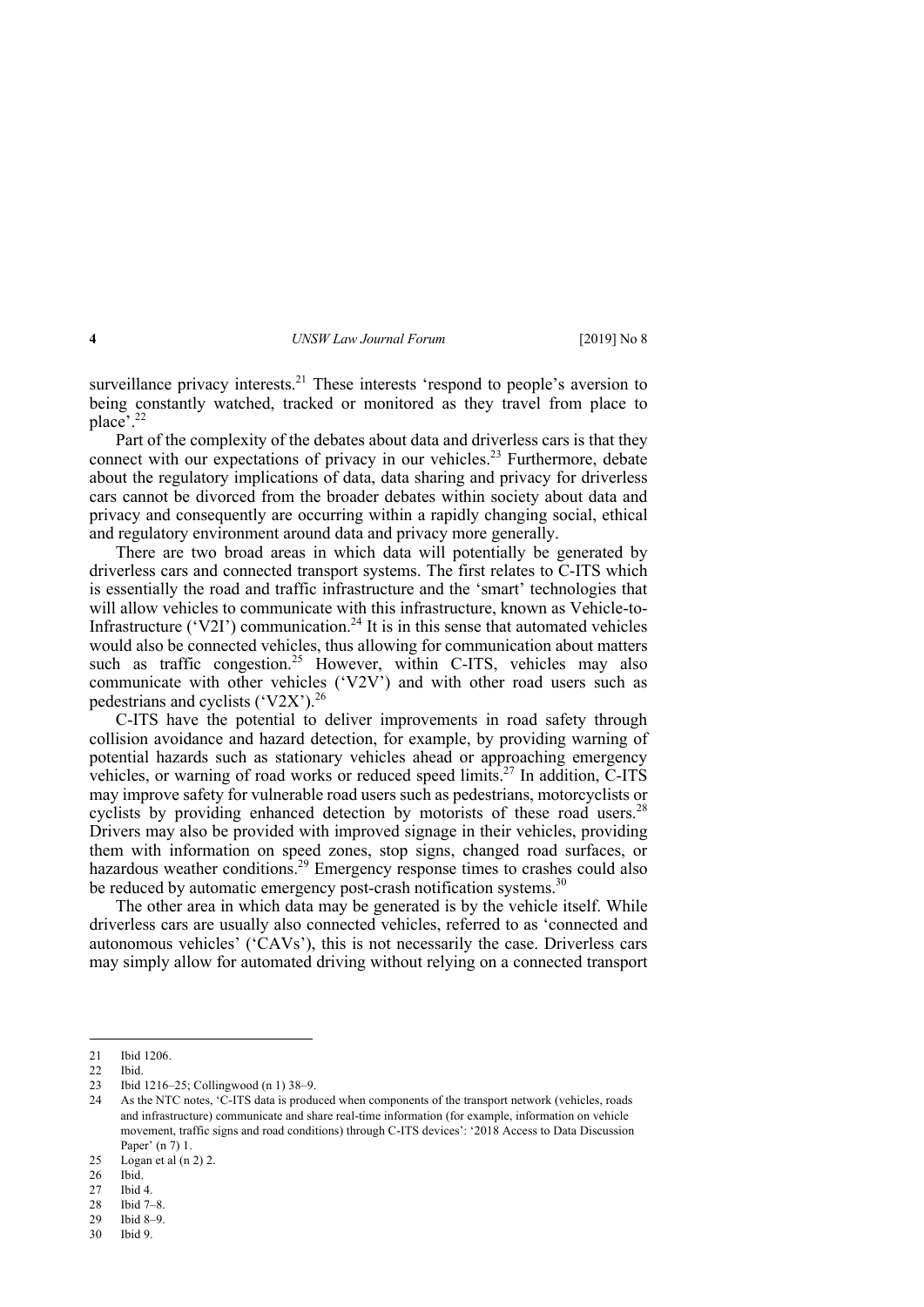system.<sup>31</sup> Levels of driving automation for vehicles are generally categorised according to the Society of Automotive Engineers standard SAE J3016 which has six levels of automation.<sup>32</sup> At levels zero, one and two all or part of the driving tasks are performed by the driver. For example, at level zero the driver performs all of the dynamic driving task, while at level two there is partial driving automation. Parking assist functions where the vehicle parks while the driver remains in the car is an example of partial automation.<sup>33</sup> Most discussion about driverless cars refers to higher levels of automation. At level three (conditional driving automation), a driver may be required to intervene and take over the driving when requested to do so by the driving system. Heavy vehicle platooning is an example of conditional automation.<sup>34</sup> Level four (high driving automation) assumes that the driving task can be undertaken by the driving system even if the driver does not take over control when requested. An example of high automation would be an automated vehicle that drives on a pre-determined route, such as a shuttle service,<sup>35</sup> while level five (full driving automation) does not require any intervention by the human 'driver'.<sup>36</sup>

Some of the data generated by C-ITS or driverless cars will be of a similar kind to that already generated by vehicles. For example, current advanced driver assistance systems already use sensor units to detect obstacles, and electronic control units to provide information on journey distance and to warn of vehicle faults.37 However developments in C-ITS and automated vehicle technology may generate new types of data. In-vehicle video recording, for example, may be used for driver recognition for security, or to set driver preferences.<sup>38</sup> These technologies may be extended to the whole of the interior of the vehicle cabin at higher levels of automation where there may be no 'driver seat'.<sup>39</sup> Other data that may be generated includes event data recorders to record data about crashes, including whether the driving system or the human driver were in control of the vehicle at the time of the crash, as well as V2V and V2I data.<sup>40</sup>

In its recent discussion paper on data and C-ITS and automated vehicles, the National Transport Commission ('NTC') stated:

<sup>31</sup> '2018 Access to Data Discussion Paper' (n 7) 61–2; '2019 Access to Data Policy Paper' (n 7) 48. See also Glancy (n 7) 1176 (drawing a distinction between 'selfcontained autonomous vehicles' and 'interconnected autonomous vehicles').

<sup>32</sup> '2016 Regulatory Options Discussion Paper' (n 3) 31.

<sup>33</sup> Ibid 32.

<sup>34</sup> Ibid 32: with platooning, 'except for the lead truck in the platoon, the system takes control of driving and monitoring the road environment on specific roads, and the driver monitors the automated driving system'.

<sup>35</sup> Ibid 33.

<sup>36</sup> Ibid.

<sup>37</sup> '2018 Access to Data Discussion Paper' (n 7) 22; '2019 Access to Data Policy Paper' (n 7) 25.

<sup>38</sup> '2018 Access to Data Discussion Paper' (n 7) 25; '2019 Access to Data Policy Paper' (n 7) 25.

<sup>39</sup> '2018 Access to Data Discussion Paper' (n 7) 25–6; '2019 Access to Data Policy Paper' (n 7) 26.

<sup>40</sup> '2018 Access to Data Discussion Paper' (n 7) 26–8; '2019 Access to Data Policy Paper' (n 7) 26.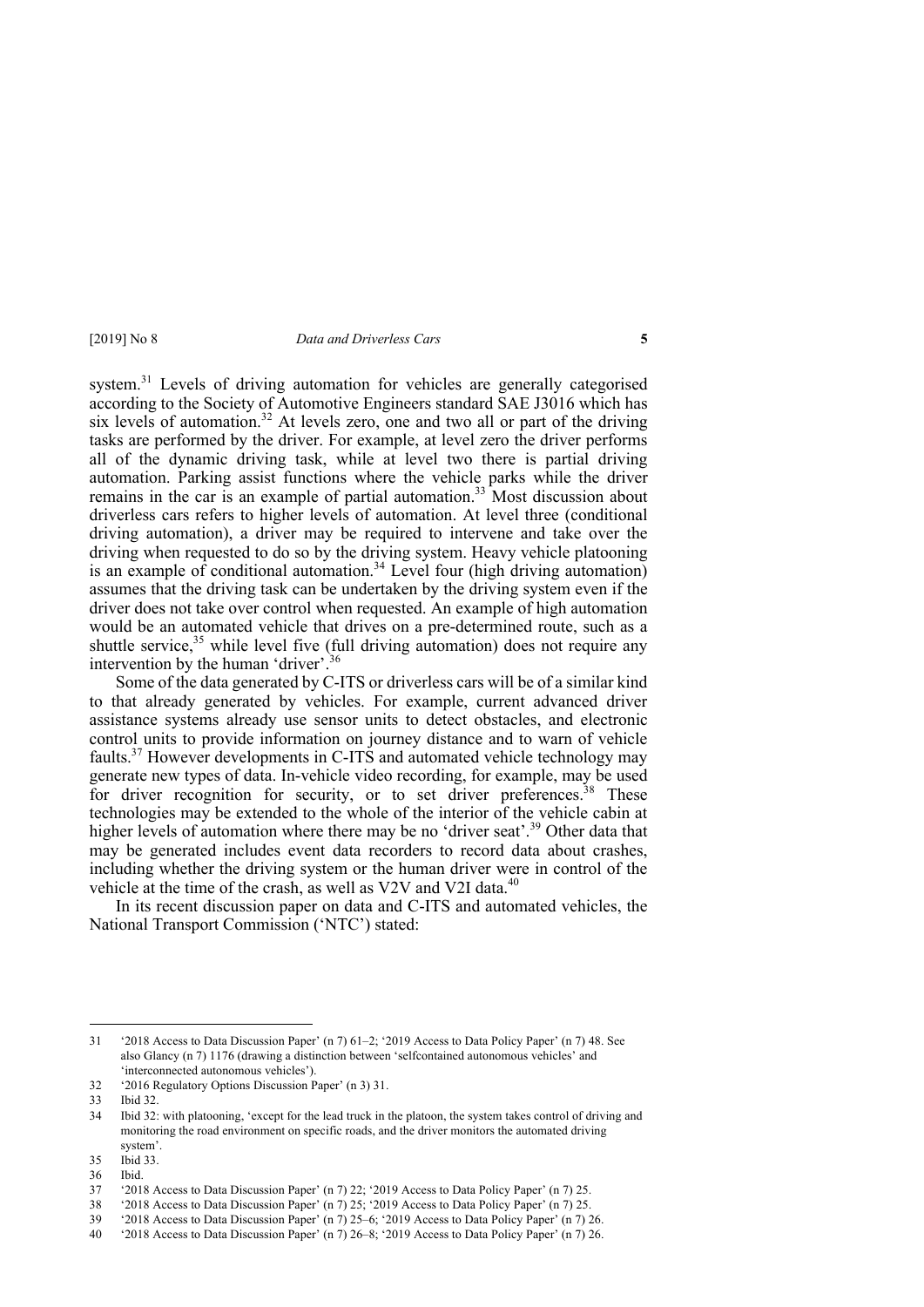While only some types of C-ITS and automated vehicle technology (and the information generated by it) may raise new privacy challenges, the breadth and depth of information that will likely be generated may itself present a challenge.<sup>41</sup>

According to the NTC, these privacy challenges are likely to arise for several reasons: firstly, because automated vehicles will provide all or most of the driving task, they will require more inputs to operate than existing driving systems: $42$ secondly, 'C-ITS and automated vehicle technology will collect (and broadcast) a greater amount of information relating to the safety of vehicle occupants and the road environment';<sup>43</sup> thirdly, navigation systems and event data recorders will become more widespread and their data may be stored for longer periods than is currently the case;<sup>44</sup> fourthly, 'external camera input units in automated vehicles will most likely move from real time feed to recording and storing';<sup>45</sup> and finally, there are greater opportunities for data linkage by governments.<sup>46</sup>

With the value of data gaining increasing recognition, the policy approaches to data management and data sharing are an important element in the policy and regulatory environment for the introduction of C-ITS and driverless cars, as is the application of privacy laws. Part III below will analyse the Australian approach to the use of data in relation to C-ITS, while Part IV will focus on the approaches to data generated by the vehicle itself.

## **III C-ITS DATA**

Governments have an interest in being able to access C-ITS data for law enforcement purposes including crash investigations, for detection of traffic offences such as speeding, to manage traffic, to manage road safety from natural disasters or other hazards, and to assist with strategic planning for infrastructure.<sup>47</sup> However the connectivity of future transport systems potentially raises complex issues in terms of individual privacy. In its recent discussion paper on 'Regulating Government Access to C-ITS and Automated Vehicle Data<sup>,48</sup> the NTC concluded that location information generated by C-ITS would most likely constitute 'personal information' within the terms of the *Privacy Act 1988* (Cth) ('*Privacy*   $\hat{A}ct$ <sup>2</sup>).<sup>49</sup> 'Personal information' is defined in section 6 as:

<sup>41</sup> '2018 Access to Data Discussion Paper' (n 7) 30. See also '2019 Access to Data Policy Paper' (n 7) 36– 8.

<sup>42</sup> '2018 Access to Data Discussion Paper' (n 7) 30; '2019 Access to Data Policy Paper' (n 7) 39.

<sup>43</sup> '2018 Access to Data Discussion Paper' (n 7) 30. See also '2019 Access to Data Policy Paper' (n 7) 39.

<sup>44</sup> '2018 Access to Data Discussion Paper' (n 7) 30; '2019 Access to Data Policy Paper' (n 7) 39.

<sup>45</sup> '2018 Access to Data Discussion Paper' (n 7) 31. See also '2019 Access to Data Policy Paper' (n 7) 39.

<sup>46</sup> '2018 Access to Data Discussion Paper' (n 7) 31; '2019 Access to Data Policy Paper' (n 7) 39.

<sup>47</sup> '2018 Access to Data Discussion Paper' (n 7) 39–40, app C; '2019 Access to Data Policy Paper' (n 7)  $31-3.$ 

<sup>48</sup> '2018 Access to Data Discussion Paper' (n 7).

<sup>49</sup> Ibid 33–5. See also '2019 Access to Data Policy Paper' (n 7) 42. For discussion of privacy laws see Vaile, Zalnieriute and Bennett Moses (n 7) 11–23.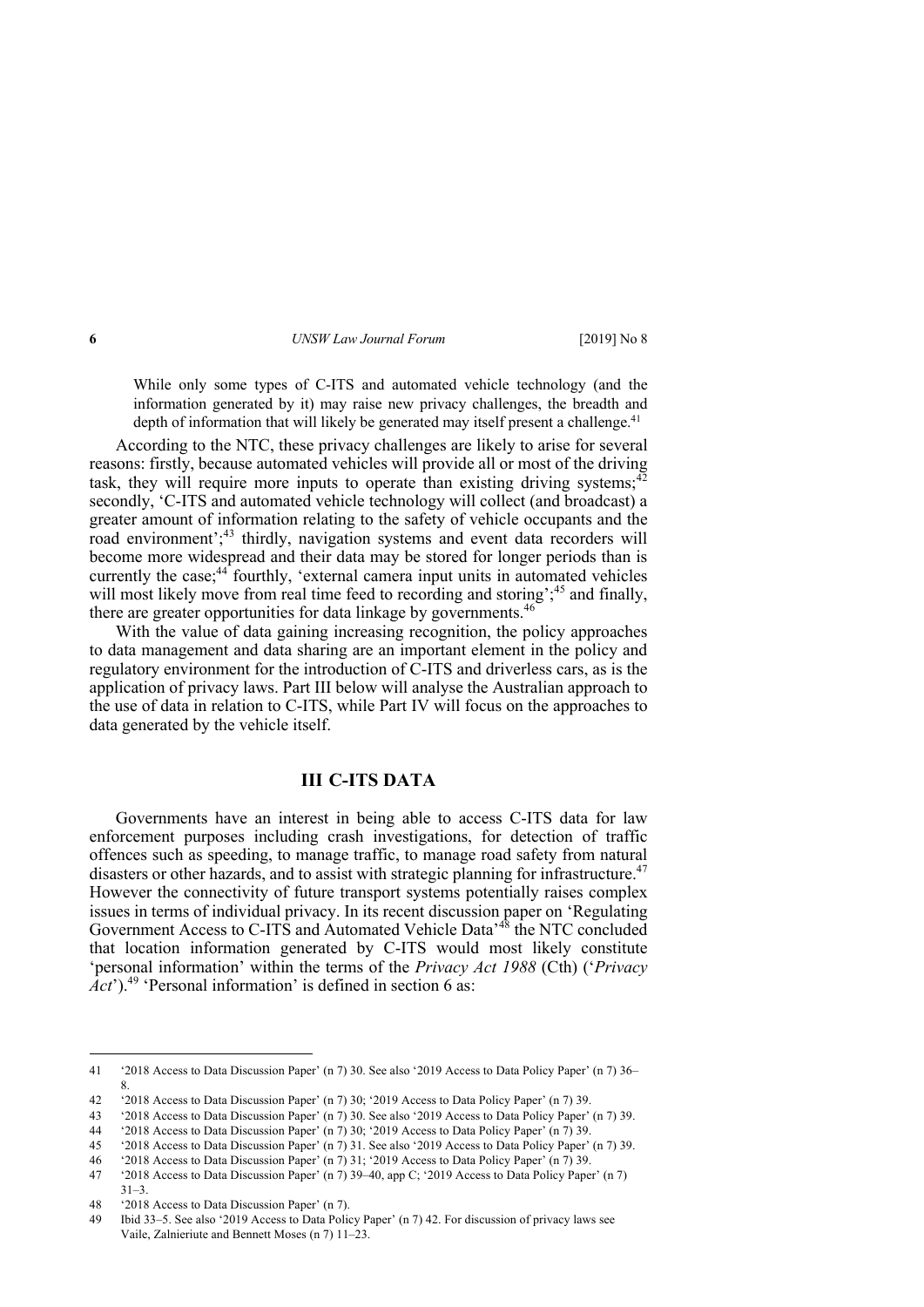information or an opinion about an identified individual, or an individual who is reasonably identifiable:

- (a) whether the information or opinion is true or not; and
- (b) whether the information or opinion is recorded in a material form or not.

Furthermore, location information from C-ITS may reveal 'sensitive information' within the definitions of the *Privacy Act*. <sup>50</sup> The definition of 'sensitive information' includes information such as a person's race or ethnic origin, or religious beliefs, and that is also 'personal information' (ie, from which a person is 'reasonably identifiable'), as well as health information about an individual, 'genetic information about an individual that is not otherwise health information', 'biometric information that is to be used for the purpose of automated biometric verification or biometric identification', or biometric templates.<sup>51</sup> The NTC concluded that location information within C-ITS may reveal sensitive information about an individual from the venues they visit. $52$ 

The intersections between C-ITS and privacy laws are made more challenging by the need to also consider the potential application of state and territory privacy laws.53 The lack of harmonisation in Australian privacy laws adds to the complexities of the regulatory environment for data-related issues in the context of driverless cars. As Vaile, Zalnieriute and Bennett Moses have noted:

Much of the collection or use of C-ITS & AV data will be done by state and territory instrumentalities. The privacy legislation, where it exists, is broadly similar but some jurisdictions do not have privacy statutes. ... State and territory differences create potential inconsistency, complexity and uncertainty for citizens, regulators and industry.54

The challenge of determining whether particular forms of data, such as those generated by C-ITS, fall within the definitions of the *Privacy Act* or state and territory privacy legislation is significant. Of course, this is not simply a challenge for future transportation systems, but is one arising from the contemporary data environment more generally. As the Productivity Commission noted in its 2017 report on data:

<sup>50</sup> '2018 Access to Data Discussion Paper' (n 7) 34–6; '2019 Access to Data Policy Paper' (n 7) 42; Vaile, Zalnieriute and Bennett Moses (n 7) 23–6. For discussion of the definitions of 'personal' and 'sensitive' information in Commonwealth, state and territory privacy legislation see Vaile, Zalnieriute and Bennett Moses (n 7) app B.

<sup>51</sup> *Privacy Act 1988* (Cth) s 6. For discussion see '2018 Access to Data Discussion Paper' (n 7) 34; '2019 Access to Data Policy Paper' (n 7) 39; Vaile, Zalnieriute and Bennett Moses (n 7) 23–6.

<sup>52</sup> '2018 Access to Data Discussion Paper' (n 7) 36; '2019 Access to Data Policy Paper' (n 7) 42. See also Vaile, Zalnieriute and Bennett Moses (n 7) 26.

<sup>53</sup> Vaile, Zalnieriute and Bennett Moses (n 7) app B citing *Information Privacy Act 2014* (ACT); *Privacy and Personal Information Protection Act 1998* (NSW); *Information Act 2002* (NT); *Information Privacy Act 2009* (Qld); Department of the Premier and Cabinet, 'Cabinet Administrative Instruction 1/89, Also Known as the Information Privacy Principles (IPPS) Instruction, and Premier and Cabinet Circular 12, as Amended by Cabinet 6 February 2017' (Circular No 12, Government of South Australia, 6 February 2017); *Personal Information Protection Act 2004* (Tas); *Privacy and Data Protection Act 2014* (Vic); *Freedom of Information Act 1992* (WA).

<sup>54</sup> Vaile, Zalnieriute and Bennett Moses (n 7) 68.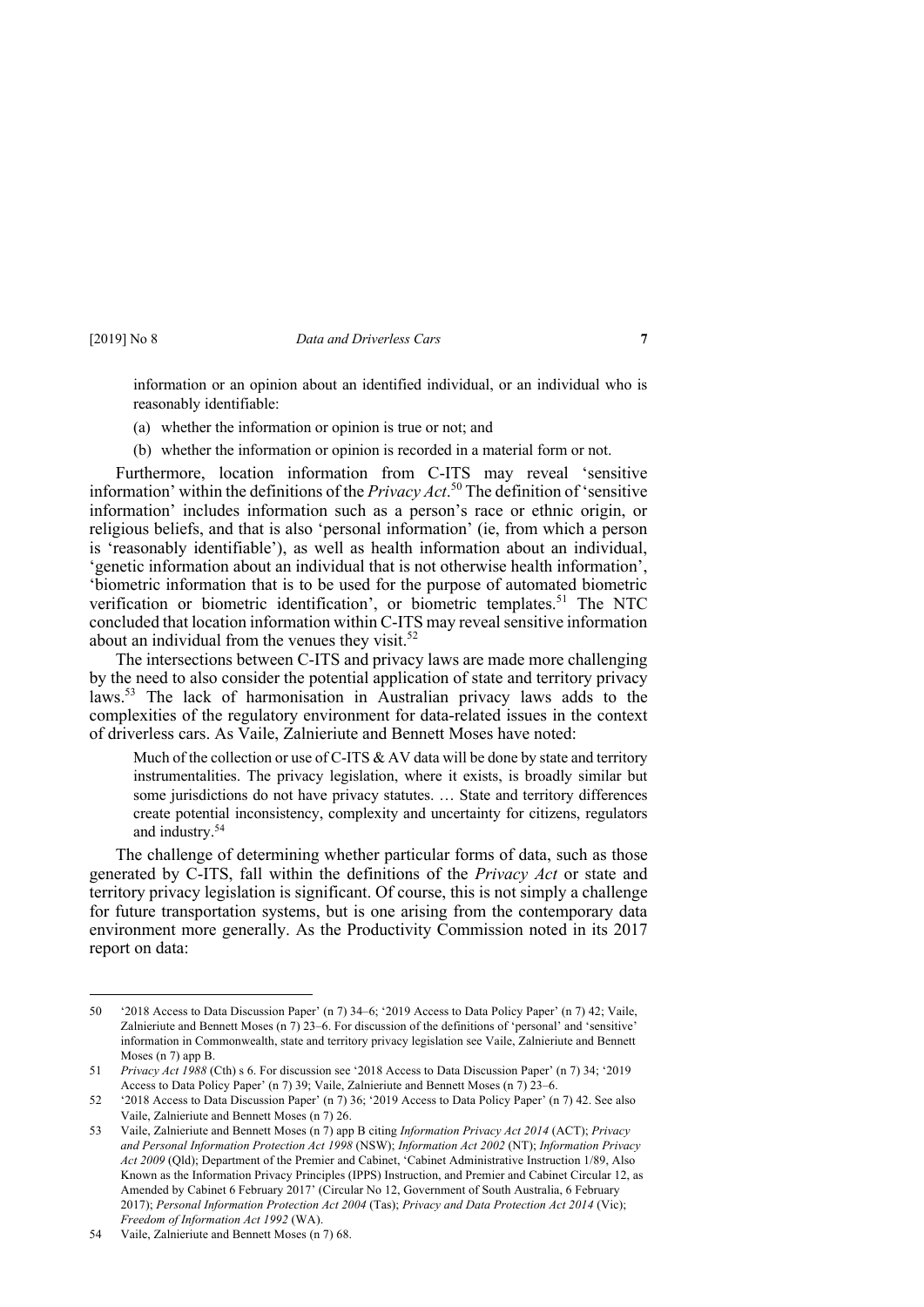The boundaries of personal information are constantly shifting in response to technological advances and new digital products, along with community expectations.

The legal definition of personal information, contained in the *Privacy Act 1988* (Cth), has always had an element of uncertainty, and is managed by guidelines. In the face of rapid changes in sources and types of data, outcome-focused data definitions remain essential. But practical guidance (that data custodians and users can rely on) is required on what sorts of data are covered by the definitions<sup>55</sup>

Internationally, the approach to the privacy issues related to automated vehicles has been mixed. While different approaches to privacy regulation are evident internationally,<sup>56</sup> recognition of the need to address privacy concerns associated with connected and automated vehicles is a common feature. In Canada the recommendations of a recent Senate Report included:

Recommendation 9: The Government of Canada continue to assess the need for privacy regulations specific to the connected car.

Recommendation 10: Transport Canada bring together relevant stakeholders – governments, automakers, and consumers – to develop a connected car framework, with privacy protection as one of its key drivers. $57$ 

In the United Kingdom, the approach taken by the House of Lords Select Committee Report on connected and autonomous vehicles reflects a need to balance privacy with use of data, noting:

It is essential that any data gathered from CAV are used in accordance with data protection law. … However, the meaning of personal data is unclear in the context of CAV. It will be important to achieve privacy for individuals and communities, while using data to achieve efficiency and safety of CAV operations. Data relating to an individual's CAV in terms of position, speed and performance on the road cannot be regarded as entirely personal – such data is needed for public benefit if a CAV system is to operate as a whole. Good data governance will therefore be needed to secure appropriate protection of personal information while safely using and linking open and non-sensitive data. Distinctions will need to be made between commercially sensitive data owned by technology providers and open data.<sup>58</sup>

A 2017 German report on ethics and autonomous vehicles expressly recognised the 'autonomy and data sovereignty of road users':

Permitted business models that avail themselves of the data that are generated by automated and connected driving and that are significant or insignificant to vehicle

<sup>55</sup> Productivity Commission, *Data Availability and Use* (Inquiry Report No 82, 31 March 2017) 137, finding 3.4.

<sup>56</sup> For example, for discussion of the differences between approaches to privacy law in Europe and the United States see Vaile, Zalnieriute and Bennett Moses (n 7) 52–66; '2018 Access to Data Discussion Paper' (n 7) 16–18; '2019 Access to Data Policy Paper' (n 7) 67–9.

<sup>57</sup> Standing Senate Committee on Transport and Communications, Senate of Canda, *Driving Change: Technology and the Future of the Automated Vehicle* (Final Report, January 2018) 58.

<sup>58</sup> Science and Technology Select Committee, House of Lords, *Connected and Autonomous Vehicles: The Future?* (House of Lords Paper No 115, Session 2016–17) 43 [169–70].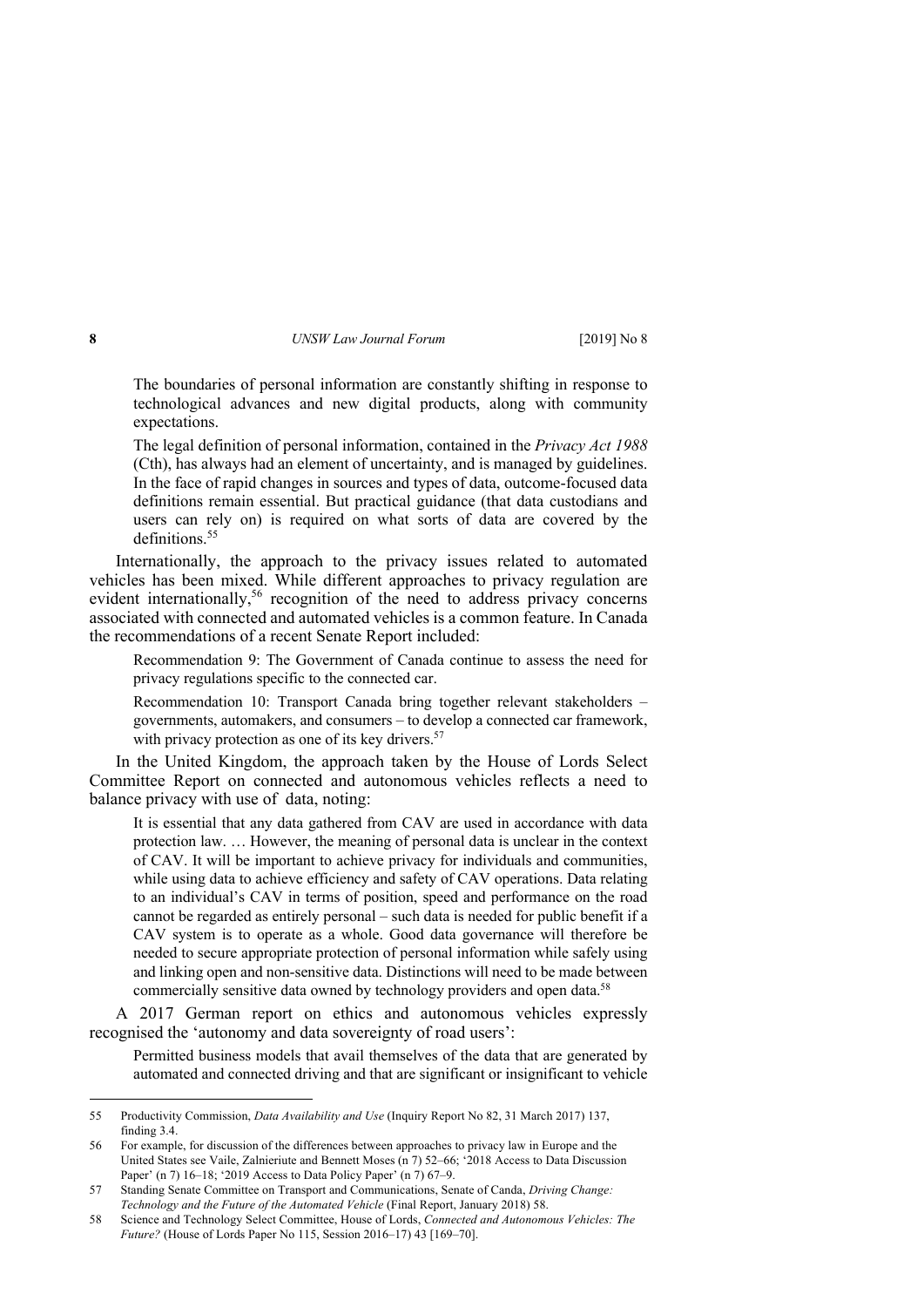control come up against their limitations in the autonomy and data sovereignty of road users. It is the vehicle keepers and vehicle users who decide whether their vehicle data that are generated are to be forwarded and used.<sup>59</sup>

In relation to the connectivity of transport infrastructure, the German report cautioned that '[a]utomated and connected driving could result in the total surveillance of all road users … Autonomous driving would be at the expense of autonomous everyday action'. <sup>60</sup> Drawing on the 'principles of data minimization and data avoidance, which are enshrined in European and German law', <sup>61</sup> the report states that '[i]n keeping with the data law principle of privacy by default, vehicles should, upon delivery, already have privacy-friendly factory settings' to ensure that data that is not 'safety-critical' is not collected unless the collection features are activated by the driver.<sup>62</sup>

The approach in the German report is consistent with the 'privacy by default' approach in current European law. The *General Data Protection Regulation* ('*GDPR*') requires a 'privacy by design' and 'privacy by default' approach for technologies that collect data. <sup>63</sup> Earlier work by the European Commission Article 29 Data Protection Working Party ('Working Party') concluded that data generated by C-ITS could be personal data.<sup>64</sup> The Working Party recognised the benefits that could be delivered by C-ITS but sounded a cautionary note on the privacy risks stating:

that the large scale deployment of this new technology, which will entail the collection and processing of unprecedented amounts of location data of individuals in Europe, poses new challenges to the fundamental rights and to the protection of personal data and privacy both of users and of other individuals that will possibly be affected.<sup>65</sup>

In 2017 a working group of the European Commission's C-ITS Platform concluded that 'the balance between privacy, data protection and road safety should be thoroughly further assessed'.<sup>66</sup>

<sup>59</sup> Federal Ministry of Transport and Digital Infrastructure, *Ethics Commission: Automated and Connected Driving* (Report, June 2017) 12 ('*Ethics Commission: Automated and Connected Driving*'). For discussion of the German report see Christoph Luetge, 'The German Ethics Code for Automated and Connected Driving' (2017) 30(4) *Philosophy and Technology* 547.

<sup>60</sup> *Ethics Commission: Automated and Connected Driving* (n 59) 24.

<sup>61</sup> Ibid.

<sup>62</sup> Ibid 25.

<sup>63</sup> '2018 Access to Data Discussion Paper' (n 7) 16–17; '2019 Access to Data Policy Paper' (n 7) 68; Vaile, Zalnieriute and Bennett Moses (n 7) 56.

<sup>64</sup> European Commission Article 29 Data Protection Working Party, 'Opinion 03/2017 on Processing Personal Data in the Context of Cooperative Intelligent Transport Systems (C-ITS)' (Working Paper No 252, October 2017). For discussion see Vaile, Zalnieriute and Bennett Moses (n 7) 54–5, 115. With the introduction of the *GDPR* in Europe in May 2018, the Article 29 Working Party has now been replaced by the European Data Protection Board: 'Article 29 Working Party', *European Data Protection Board* (Web Page) <http://www.edpb.europa.eu/our-work-tools/article-29-working-party\_en>.

<sup>65</sup> European Commission Article 29 Data Protection Working Party (n 64) 8.

<sup>66</sup> C-ITS Platform Phase II, *Cooperative Intelligent Transport Systems Towards Cooperative, Connected and Automated Mobility* (Final Report Phase II, European Commission, September 2017) 31. For discussion see Vaile, Zalnieriute and Bennett Moses (n 7) 54–5.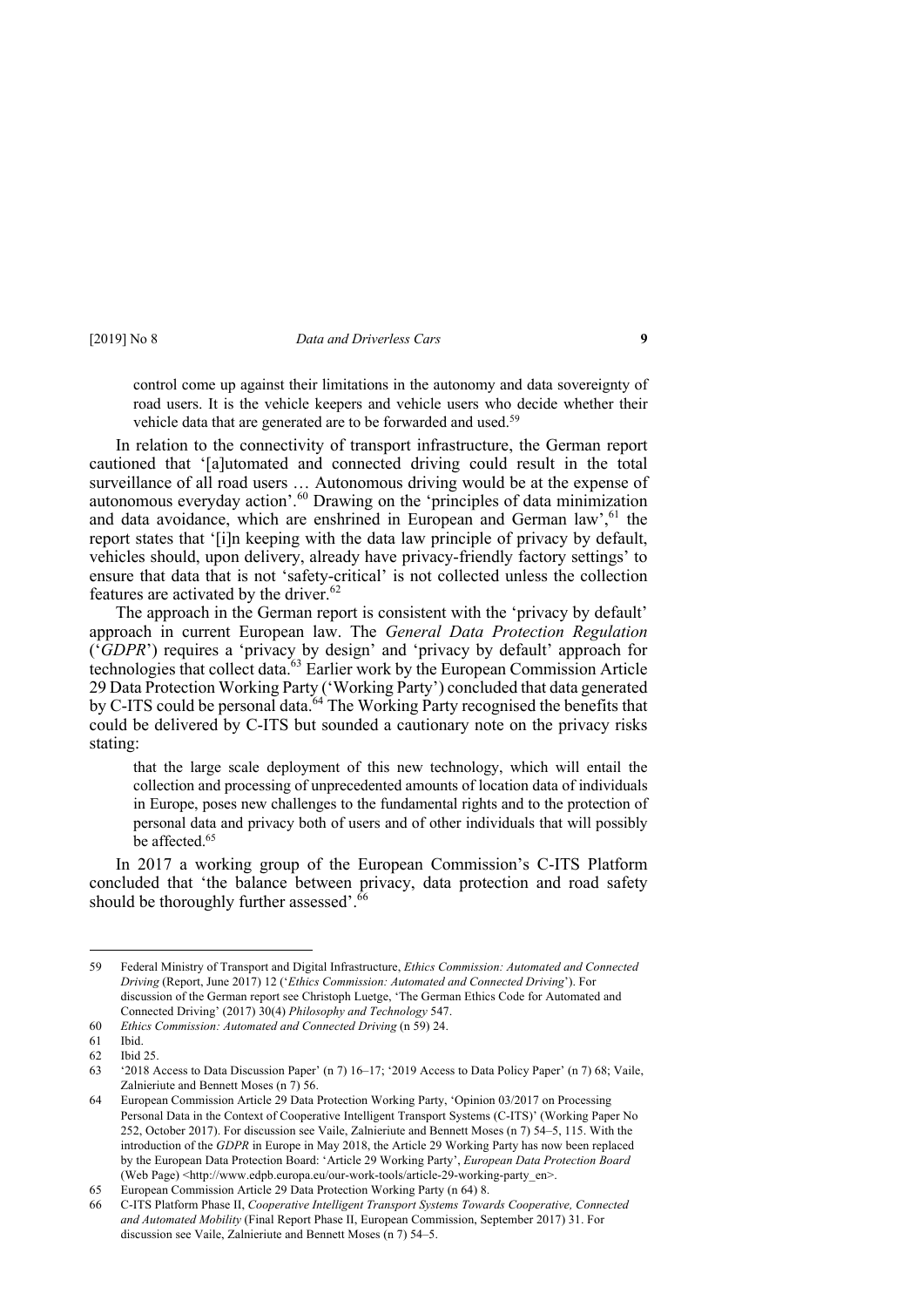As is clear from the above, there is recognition of the need to consider the privacy implications of C-ITS. Internationally, jurisdictions are grappling with the significance of privacy laws for C-ITS data. As Part IV argues, additional privacyrelated concerns are also raised by automated vehicles themselves.

#### **IV KNOWING MY CAR, KNOWING ME?**

There are two aspects to the data-related issues for driverless cars: first, whether the data comes within the scope of privacy laws, and second, who can access the data from driverless cars. For the most part, C-ITS and driverless cars are discussed together. There is good reason for this as many of the proposed benefits of driverless vehicle technology, such as easing traffic congestion, will only be realised when automated vehicles are also connected vehicles within a C-ITS. Yet driverless cars are not necessarily part of C-ITS.<sup>67</sup> Furthermore, there are differences between C-ITS and automated vehicles in terms of access to data, with governments able to collect data from C-ITS directly, while government collection of data from automated vehicles will need to rely on third parties such as the automated driving system entity ('ADSE') for access to data.<sup>68</sup> Driverless cars are also more likely than C-ITS to generate sensitive data, for example from in-cabin video recordings and health sensors.<sup>69</sup>

The data that automated vehicles may generate might be 'personal information' within the *Privacy Act*. <sup>70</sup> As noted by the NTC, '[d]ata from in-cabin cameras is highly likely to be personal information in all circumstances because it can identify the driver and vehicle occupants'. <sup>71</sup> Data from biological, biometric or health sensors may be used to monitor driver alertness and behaviour or to identify drivers in order to customise the driving experience.<sup>72</sup> Such data may be 'personal information' depending on the ability of the entity holding the data to analyse it and link it to other data for identification purposes.<sup>73</sup> The NTC noted that

government entities such as road operators and law enforcement are likely to have a wider range of data and capacity to analyse the data than other entities may have.

<sup>67</sup> '2018 Access to Data Discussion Paper' (n 7) 61–2; '2019 Access to Data Policy Paper' (n 7) 48. See also '2019 Access to Data Policy Paper' (n 7) 49: '[a]t this early stage of regulatory framework development, the NTC considers it is possible to have a broadly similar approach for both technologies'.

<sup>68</sup> '2018 Access to Data Discussion Paper' (n 7) 62; '2019 Access to Data Policy Paper' (n 7) 48. The automated driving system entity ('ADSE') is the 'legal entity responsible for the ADS' (automated driving system): National Transport Commission Australia, 'Safety Assurance for Automated Driving Systems: Decision Regulation Impact Statement' (Regulation Impact Statement, November 2018) 16 ('2018 Safety Assurance for Automated Driving Systems').

<sup>69</sup> '2018 Access to Data Discussion Paper' (n 7) 62; '2019 Access to Data Policy Paper' (n 7) 48.

<sup>70</sup> '2018 Access to Data Discussion Paper' (n 7) 34–5; '2019 Access to Data Policy Paper' (n 7) 41–2. See also Vaile, Zalnieriute and Bennett Moses (n 7) 6–23.

<sup>71</sup> '2018 Access to Data Discussion Paper' (n 7) 34; '2019 Access to Data Policy Paper' (n 7) 41.

<sup>72</sup> '2018 Access to Data Discussion Paper' (n 7) 23; '2019 Access to Data Policy Paper' (n 7) 26.

<sup>73</sup> '2018 Access to Data Discussion Paper' (n 7) 35; '2019 Access to Data Policy Paper' (n 7) 41–2.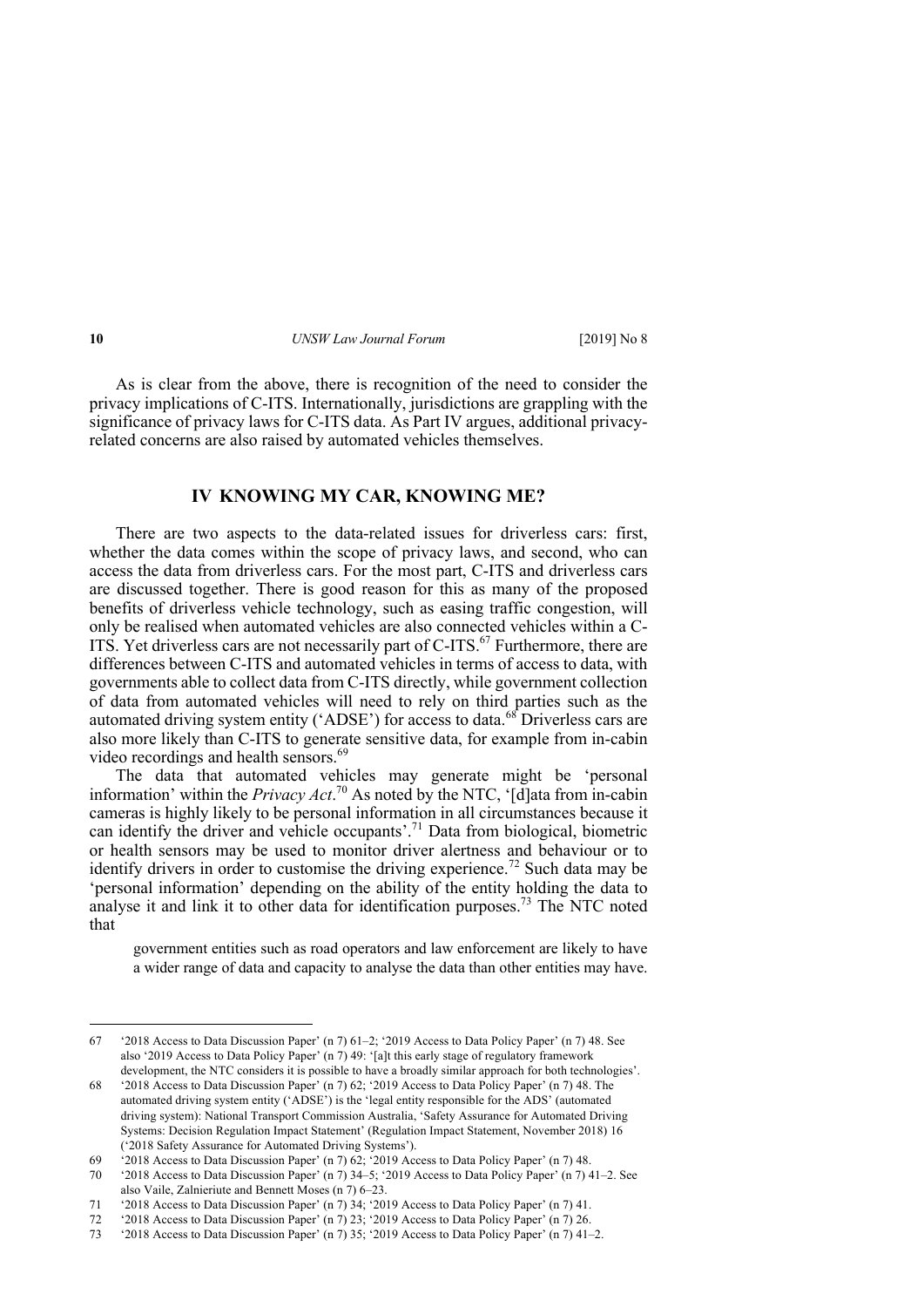In their hands, data from biometric, biological or health sensors is therefore more likely to be personal information.<sup>74</sup>

While some of the data generated by driverless cars, such as event data recorders or sensor input units, may have limited value on their own, the ability to combine this data with other vehicle and C-ITS data such as from in-vehicle or external cameras and microphones may reveal personal information.75 Data from in-vehicle cameras and sensors may also reveal sensitive information as it may be possible to deduce a person's race, ethnic origin, religious affiliation, or sexual orientation,76 all of which are within the *Privacy Act's* definition of 'sensitive information'. Furthermore, data from sensors may reveal health information, which also falls within the definition of 'sensitive information'.<sup>77</sup> As noted by the NTC, the ability to combine data from C-ITS and automated vehicle technology could reveal sensitive information:

A person who parks their car near a place of worship may do so because they intend to visit. This could reveal information about their religious affiliation. However, the person could just be visiting another venue in the same vicinity. If this information is combined with a video from in-cabin cameras that shows the person wearing religious clothing, then a person's religious affiliation may be clearer.<sup>78</sup>

Access to such data from driverless cars may enable profiles of vehicle operators to be developed.<sup>79</sup> Lee has argued that although data from driverless cars 'may enable a range of attractive consumer features, it is only steps away from surreptitious surveillance and untoward influence of consumer behavior, especially by companies looking to profit from such valuable information'.<sup>80</sup>

A further issue is that of who can access the data from driverless cars. Parties likely to be interested in accessing the data include the public sector (eg, law enforcement and transport departments to assist with infrastructure management and planning), $81$  and the private sector (eg, insurers, vehicle manufacturers, and fleet managers), as well as those injured  $82$  or for those who have suffered property damage in the event of a crash. At levels below full automation, vehicles may sometimes be controlled by the human driver and at other times by the automated driving system. It will be important for police to be able to identify whether the human driver or the automated driving system were in control of the vehicle at the

<sup>74</sup> '2018 Access to Data Discussion Paper' (n 7) 35. See also '2019 Access to Data Policy Paper' (n 7) 41.

<sup>75</sup> '2018 Access to Data Discussion Paper' (n 7) 35–6; '2019 Access to Data Policy Paper' (n 7) 42.

<sup>76</sup> '2018 Access to Data Discussion Paper' (n 7) 36. See also '2019 Access to Data Policy Paper' (n 7) 41; Vaile, Zalnieriute and Bennett Moses (n 7) 23–6.

<sup>77</sup> '2018 Access to Data Discussion Paper' (n 7) 36; '2019 Access to Data Policy Paper' (n 7) 42; Vaile, Zalnieriute and Bennett Moses (n 7) 8, 23–6.

<sup>78</sup> '2018 Access to Data Discussion Paper' (n 7) 36; '2019 Access to Data Policy Paper' (n 7) 42. See also Vaile, Zalnieriute and Bennett Moses (n 7) 26.

<sup>79</sup> Lee (n 7) 33.

<sup>80</sup> Ibid 34.

<sup>81</sup> '2018 Access to Data Discussion Paper' (n 7) 39–40; '2019 Access to Data Policy Paper' (n 7) 31–3.

<sup>82</sup> National Transport Commission Australia, 'Motor Accident Injury Insurance and Automated Vehicles' (Discussion Paper, October 2018) 66 ('2018 Motor Accident Injury Insurance and Automated Vehicles'); National Transport Commission Australia, 'Motor Accident Injury Insurance and Automated Vehicles' (Policy Paper, August 2019) 40–1 ('2019 Motor Accident Injury Insurance and Automated Vehicles').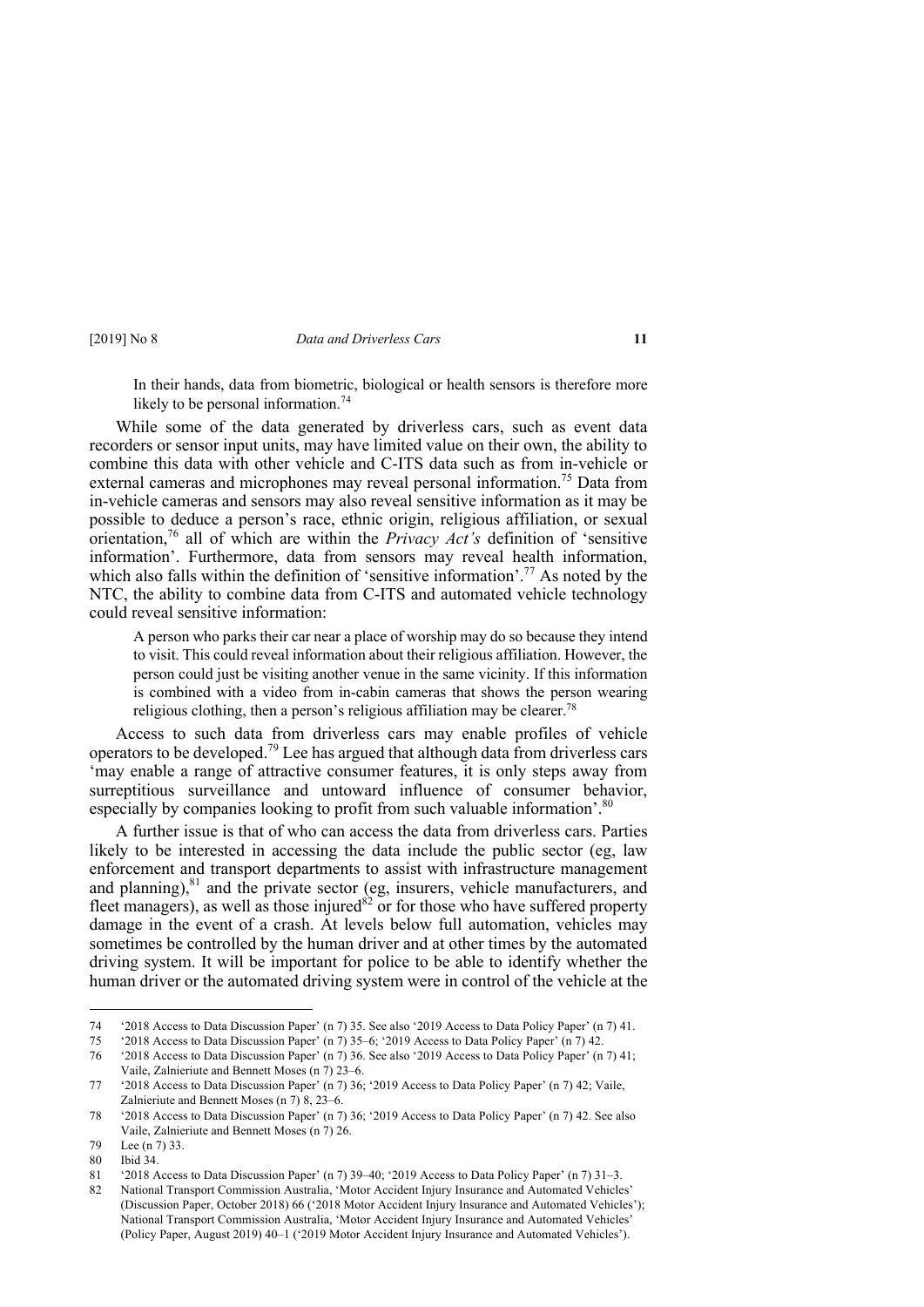time of a crash or a traffic offence such as speeding. $83$  The NTC concluded that '[t]o ensure the effective administration of road safety laws, enforcement agencies, regulators and the courts should, in the future, be able to identify who is responsible for a vehicle at a point in time'.<sup>84</sup>

The NTC concluded that 'Australia's information access framework does not sufficiently address the new privacy challenges of government collection and use of C-ITS and automated vehicle technology'.<sup>85</sup> Furthermore, the use of C-ITS and automated vehicle data for law enforcement purposes 'may result in increased surveillance opportunities'.<sup>86</sup> As the NTC noted:

Law enforcement is exempt from complying with many collection, use and disclosure privacy principles where such noncompliance is reasonably necessary for the performance of law enforcement functions. While the NTC recognises that these exceptions apply on a case-by-case basis, the argument that noncompliance is reasonably necessary could be made in many law enforcement contexts.<sup>87</sup>

In the private sector, the degree to which manufacturers who operate the ADSE are required to share data about crashes or other events is also important. Such data may play an important role in the continuous improvement of automated driving systems, as well as for government safety assurance of automated vehicles.<sup>88</sup>

The NTC has noted that 'vehicle data relevant to determining liability in an ADS [automated driving system] crash is most likely to be considered personal information for the purposes of Australia's privacy laws'. <sup>89</sup> The NTC concluded that in determining who should have access to data it was necessary to balance the privacy interests of owners, occupants and drivers, with the proprietary interests of the ADSE or manufacturer in the data, as well as the costs associated with storing the data and making it available in the future.<sup>90</sup> The NTC noted, '[i]n the context of automated vehicle data for personal injury insurance, a balance needs to be struck so that only the minimum vehicle data necessary to determine liability is required to be made, recorded and stored'.<sup>91</sup> In its 2019 policy paper on motor accident insurance the NTC indicated that it 'will coordinate a national approach to a data access framework for insurers to determine liability as part of the NTC's automated vehicle reform program'.<sup>92</sup>

<sup>83</sup> The NTC has issued guidance on enforcement in relation to automated vehicles: National Transport Commission Australia, 'National Enforcement Guidelines for Automated Vehicles' (Guidelines, November 2017).

<sup>84</sup> National Transport Commission Australia, 'Regulatory Reforms for Automated Road Vehicles' (Policy Paper, November 2016) 66 ('2016 Regulatory Reforms Policy Paper').

<sup>85</sup> '2018 Access to Data Discussion Paper' (n 7) 60. See also '2019 Access to Data Policy Paper' (n 7) 43.

<sup>86</sup> '2018 Access to Data Discussion Paper' (n 7) 61. See also '2019 Access to Data Policy Paper' (n 7) 44.

<sup>87</sup> '2018 Access to Data Discussion Paper' (n 7) 61.

<sup>88</sup> '2018 Safety Assurance for Automated Driving Systems' (n 68) 147–8. See also '2019 Access to Data Policy Paper' (n 7) 32.

<sup>89</sup> '2018 Motor Accident Injury Insurance and Automated Vehicles' (n 82) 66. See also '2019 Motor Accident Injury Insurance and Automated Vehicles' (n 82) 42.

<sup>90</sup> '2018 Motor Accident Injury Insurance and Automated Vehicles' (n 82) 67.

<sup>91</sup> Ibid.

<sup>92</sup> '2019 Motor Accident Injury Insurance and Automated Vehicles' (n 82) 44.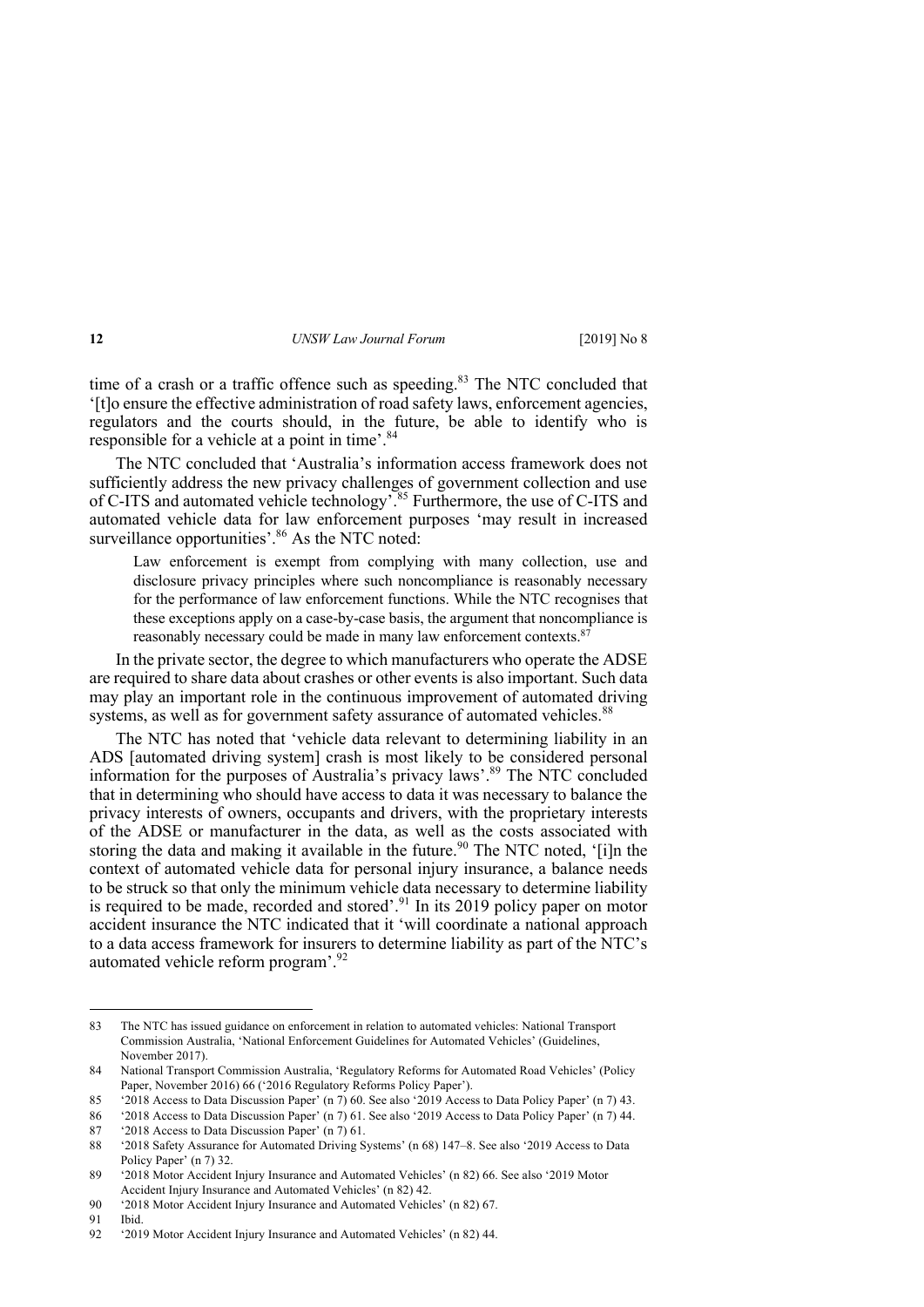The issue of data has also been considered by the NTC in the context of assessing the requirements for safety assurance for connected and automated vehicles. However, while the NTC acknowledged that 'privacy is an important consideration' it also considered 'that it falls outside the scope of the criteria for the Statement of Compliance' recommended by the NTC as a pre-market safety requirement for automated vehicles in Australia.<sup>93</sup> The NTC recommended 11 safety criteria for ADSEs to demonstrate their management of safety risks and recommended a further three obligations for ADSEs to assist with assigning liability in the event of a crash or a breach of the traffic laws, with one of these obligations relating to 'data recording and sharing'.<sup>94</sup> Data would be recorded to enable enforcement of traffic laws and safe vehicle operation, including data related to crashes. There would be a requirement for the recorded data to be made available by the ADSE to insurers, police, consumers and other relevant parties and in accordance with the provisions of the *Privacy Act*. 95

The NTC has also published a consultation regulation impact statement ('RIS') on in-service safety for automated vehicles, that is, for service after the vehicles are on Australian roads.<sup>96</sup> Among the proposed safety criteria and obligations are obligations related to data recording and sharing which require that '[t]he applicant must outline the ADS data it will record and how it will provide the data to relevant parties'.<sup>97</sup> The RIS also notes that '[i]n responding to this criterion, the applicant should note that the *Privacy Act 1988* (Cth) places limitations on the collection, use and disclosure of personal information, which may limit the data the applicant can record and share'. 98

Other legal developments in Australia will also help to shape the regulatory landscape relating to data.<sup>99</sup> For example, the Consumer Data Right will give consumers rights to facilitate access to and control of their data to assist consumer choice and the benefits of competition.<sup>100</sup> As the NTC has noted: '[t]he Commonwealth government's policy development highlights a move to improved data sharing. … the NTC is considering reform options for data sharing between government agencies to cover the new privacy challenges of C-ITS and automated vehicle technology'.<sup>101</sup>

<sup>93</sup> '2018 Safety Assurance for Automated Driving Systems' (n 68) 74.

<sup>94</sup> Ibid 134.

<sup>95</sup> Ibid 147.

<sup>96</sup> National Transport Commission Australia, 'In-Service Safety for Automated Vehicles' (Consultation Regulation Impact Statement, July 2019).

<sup>97</sup> Ibid 137.

<sup>98</sup> Ibid 138.

<sup>99</sup> '2018 Access to Data Discussion Paper' (n 7) 75–7; '2019 Access to Data Policy Paper' (n 7) 64–6.

<sup>100</sup> '2018 Access to Data Discussion Paper' (n 7) 75; '2019 Access to Data Policy Paper' (n 7) 64. See *Treasury Laws Amendment (Consumer Data Right) Act 2019* (Cth).

<sup>101</sup> '2018 Access to Data Discussion Paper' (n 7) 75. See also '2019 Access to Data Policy Paper' (n 7) 64.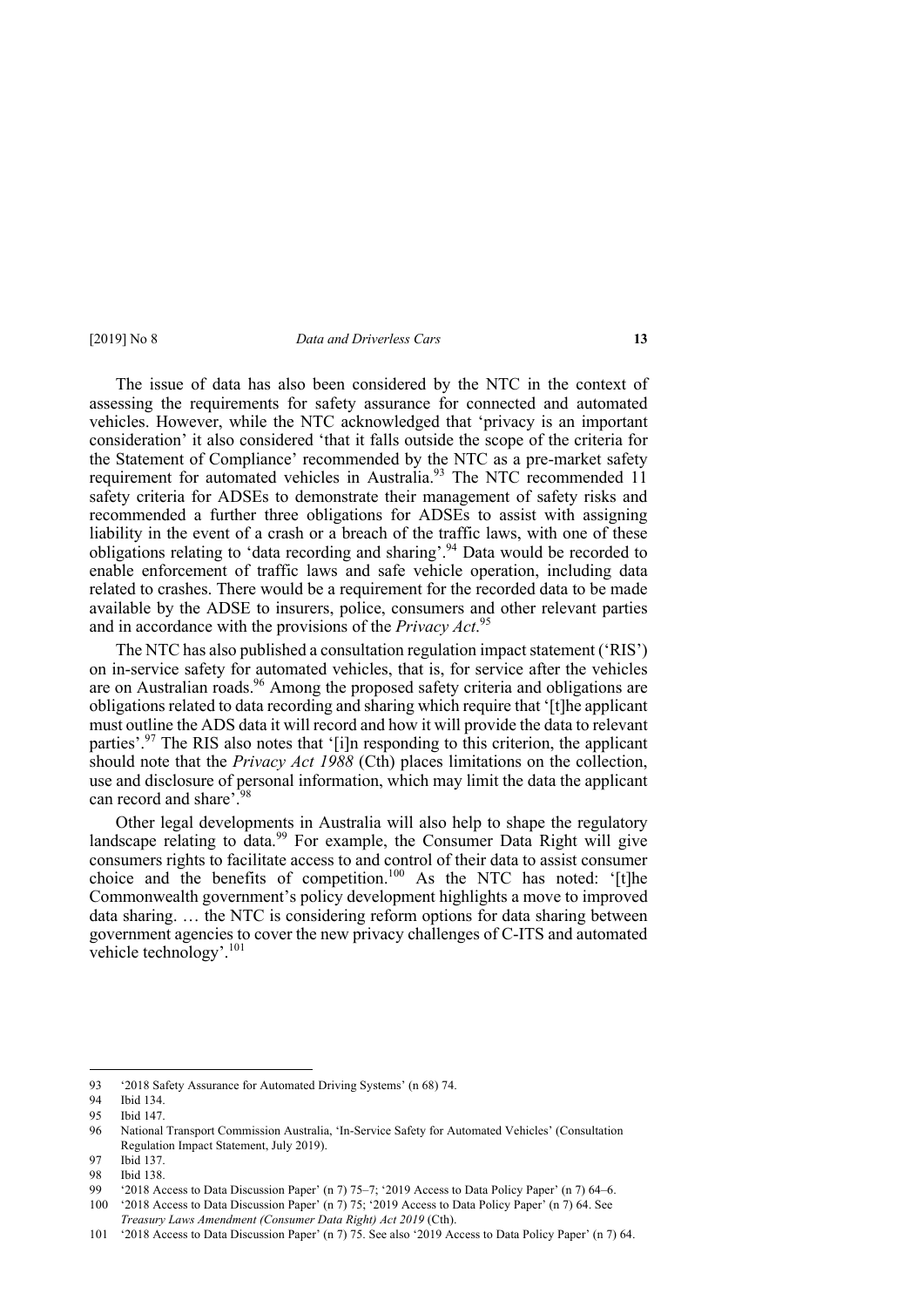## **V BUILDING PRIVACY INTO THE DRIVERLESS FUTURE**

The NTC has proposed policy options for automated vehicle and C-ITS data.<sup>102</sup> The NTC has also developed a set of draft design principles for government access to C-ITS and autonomous vehicle data.<sup>103</sup>

In an analysis of privacy and data in relation to driverless cars, while a distinction can be drawn between data generated within C-ITS and the vehicles themselves, practical challenges may arise in the maintenance of this distinction. Many of the purported benefits of driverless cars, including those related to traffic congestion, will only arise when driverless cars are part of C-ITS. Once automated vehicles become connected vehicles and part of C-ITS, the ability to maintain a distinction between the categories of data and the source of the data (vehicle or C-ITS) is unclear. Furthermore, with one Australian survey of devices and products within the IoT finding that many did not have privacy policies and notices that adequately explained the collection, use and disclosure of personal information.<sup>104</sup> the connected nature of driverless cars may present privacy dilemmas for regulators, drivers, and others.

Adequate privacy protections will be an important part of fostering public trust in autonomous vehicles.105 Privacy by design has been suggested as one way of implementing privacy protections in the development stage of new technologies.<sup>106</sup> Described as 'the next generation of privacy protection'<sup>107</sup> privacy by design is premised on 'building in privacy right up front, directly into the design specifications and architecture of new systems and processes'.<sup>108</sup> Seven foundational principles have been articulated for privacy by design:  $109$ 

- 1. 'Proactive not Reactive; Preventative not Remedial' in which events that intrude on privacy are anticipated in advance, with the aim of preventing them;
- 2. 'Privacy as the Default' 'by ensuring that personal data are automatically protected in any given IT system or business practice';
- 3. 'Privacy Embedded into Design' meaning that 'privacy becomes an essential component of the core functionality being delivered';
- 4. 'Full Functionality Positive-Sum, not Zero-Sum' in which all legitimate interests and objectives are accommodated;

<sup>102</sup> '2018 Access to Data Discussion Paper' (n 7) 61–2; '2019 Access to Data Policy Paper' (n 7) 48–56. See also (n 67).

<sup>103</sup> '2019 Access to Data Policy Paper' (n 7) 58–61.

<sup>104</sup> Office of the Australian Information Commissioner, 'Privacy Commissioners Reveal the Hidden Risks of the Internet of Things' (Media Release, 23 September 2016) <https://www.oaic.gov.au/updates/newsand-media/privacy-commissioners-reveal-the-hidden-risks-of-the-internet-of-things/>.

<sup>105</sup> Glancy (n 7) 1225; Daly (n 7) 844; '2016 Regulatory Reforms Policy Paper' (n 84) 17.

<sup>106</sup> Glancy (n 7) 1226. See also Ira S Rubinstein, 'Regulating Privacy by Design' (2011) 26(3) *Berkeley Technology Law Journal* 1409.

<sup>107</sup> Ann Cavoukian, 'Privacy by Design in Law, Policy and Practice: A White Paper for Regulators, Decision-Makers and Policy-Makers' (White Paper, August 2011) 10, 27.

<sup>108</sup> Ibid 10.

<sup>109</sup> Ibid 28–9.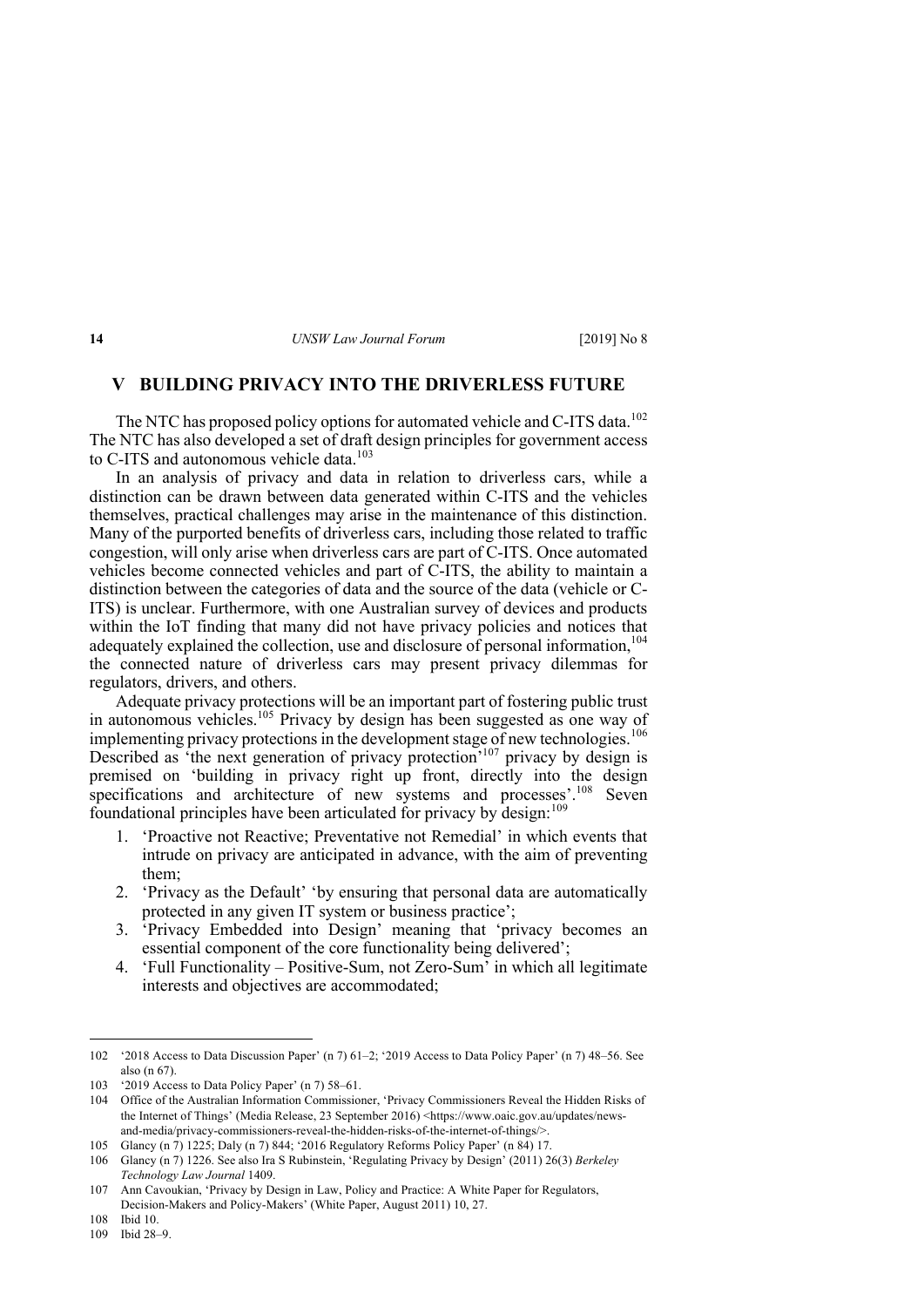- 5. 'End-to-end Lifecycle Protection' where privacy 'extends securely throughout the entire lifecycle of the data involved, from start to finish';
- 6. 'Visibility and Transparency' of all parts and operations; and
- 7. 'Respect for User Privacy' with the interests of the individual kept uppermost through 'such measures as strong privacy defaults, appropriate notice, and empowering user-friendly options'.

A privacy by design approach would allow for proactive management of the privacy-related issues for driverless cars.<sup>110</sup> The German report on automated vehicles discussed above advocates a privacy by default approach in which 'users take a decision of their own volition on the use of their data'. <sup>111</sup> One possible suggestion, outlined in the German report, is for the licensing of automated and connected driving functions:

It would then only be possible for the vehicle to drive in automated mode if it is ensured that it obtains certain certificates, and when in operation, exchanges sufficiently pseudonymized condition data with other vehicles and the infrastructure.<sup>112</sup>

In Australia, in 2013 the Standing Council on Transport and Infrastructure agreed a recommendation 'that Austroads adopt privacy by design principles, including the undertaking of a privacy impact assessment, in the development of the C-ITS operational framework'.<sup>113</sup> In its discussion paper on data, the NTC noted that two of its reform

options focus on limiting the collection, use and disclosure of C-ITS information to specific purposes and explicitly incorporating privacy by design elements where government directly collects C-ITS information.<sup>114</sup>

While privacy by design began as a concept, it has now been incorporated into the *GDPR*, converting it 'from a theoretical concept to a legal obligation and an essential principle of data protection that every controller and processor must respect'.<sup>115</sup> While the *GDPR* may be relevant to some Australian businesses, '[i]t does not however generally extend to processing of EU citizens' personal data in Australia, or processing of [their] personal data by law enforcement and other government agencies in Australia'. <sup>116</sup> However, by formalising the requirement for privacy by design through the *GDPR*, it is likely that European law will provide opportunities for considering how to put privacy by design into practice, including for C-ITS and automated vehicles.<sup>117</sup> Although privacy by design is just one aspect of broader privacy protections governed by privacy laws and regulation that may

117 Daly (n 7) 837.

<sup>110</sup> Joshua Schoonmaker, 'Proactive Privacy for a Driverless Age' (2016) 25(2) *Information & Communications Technology Law* 96.

<sup>111</sup> *Ethics Commission: Automated and Connected Driving* (n 59) 25.

<sup>112</sup> Ibid.

<sup>113</sup> '2018 Access to Data Discussion Paper' (n 7) 62.

<sup>114</sup> Ibid 69.

<sup>115</sup> Anna Romanou, 'The Necessity of the Implementation of Privacy by Design in Sectors Where Data Protection Concerns Arise' (2018) 34(1) *Computer Law & Security Review* 99, 102. See also Vaile, Zalnieriute and Bennett Moses (n 7) 56.

<sup>116</sup> Vaile, Zalnieriute and Bennett Moses (n 7) 53.